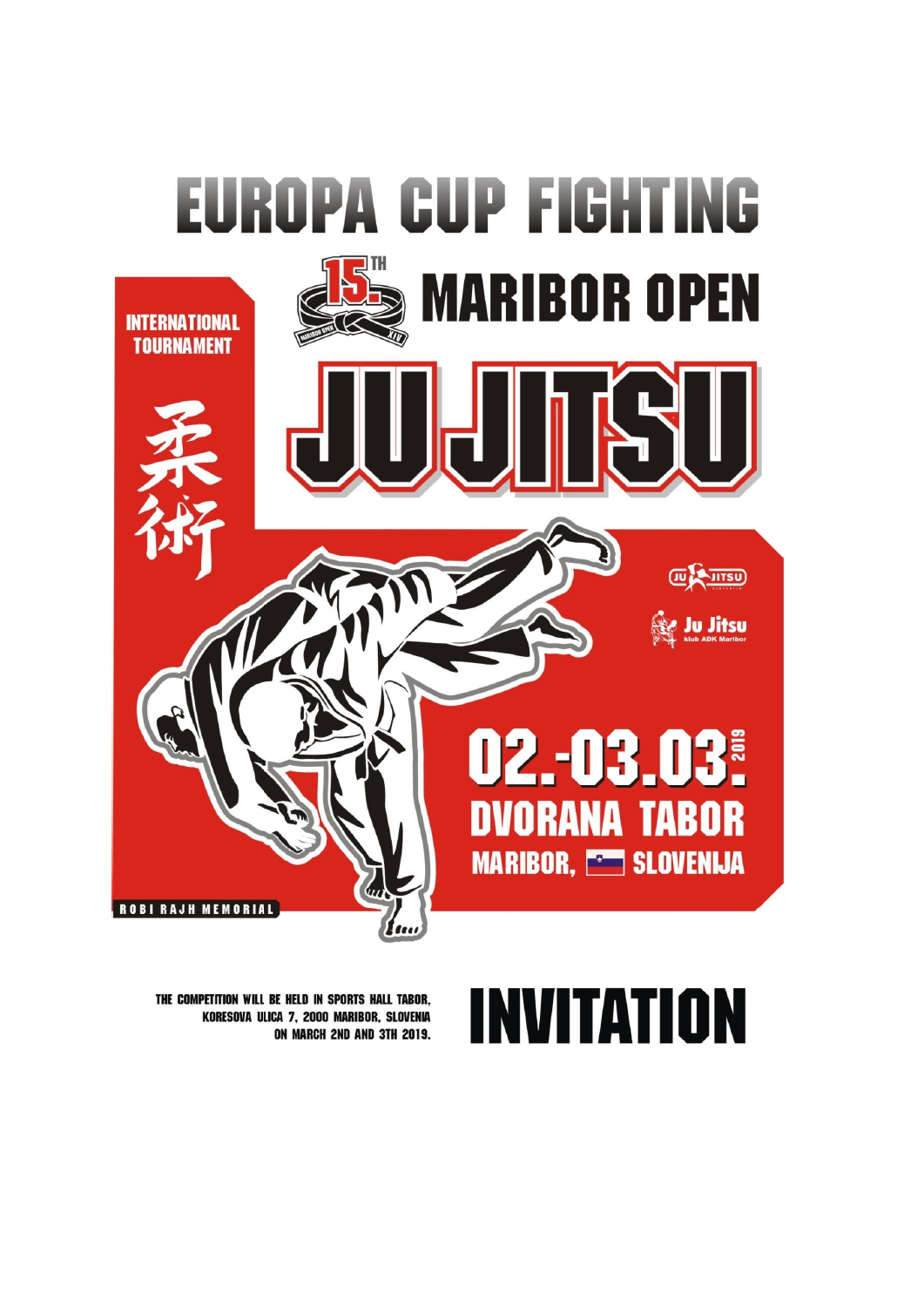







# **EUROPA CUP in FIGHTING**

### **15th International tournament MARIBOR OPEN in memory of ROBI RAJH**

## **2 nd & 3rd March 2019**

### **2 nd EDITION<sup>1</sup>**

Dear sport friends!

Please find enclosed invitation to **European Cup in Fighting and – 15th International Tournament Maribor Open in memory of ROBI RAJH** which will take place in Maribor, Slovenia.

#### **I. ORGANIZATION**

Ju-jitsu club ADK Maribor in cooperation with the Ju-jitsu Federation of Slovenia

#### **II. PLACE AND DATE OF COMPETITION**

Following the JJEU and Slovenian annual calendar of activities, the competition will be held in SPORTS HALL TABOR, Koresova ulica 7, 2000 MARIBOR, Slovenia on **March 2 nd and 3 rd 2019**.

Find out mor[e about the sports hall.](http://www.sportni-objekti-maribor.si/vsi-objekti/dvorana-tabor/o-dvorani-tabor/)

#### **III. PARTICIPATING CATEGORIES**

| <b>FIGHTING</b> |        |     |                 |     |     |                                                 |                   |             |                   |  |
|-----------------|--------|-----|-----------------|-----|-----|-------------------------------------------------|-------------------|-------------|-------------------|--|
|                 |        |     |                 |     |     |                                                 |                   |             |                   |  |
| Adults and      | Male   |     |                 |     |     | $-56$ $-62$ $-69$ $-77$ $-85$ $-94$ $+94$       |                   |             |                   |  |
| Juniors (U21)   | Female |     | -45 -48 -52 -57 |     |     |                                                 | $-63$ $-70$ $+70$ |             |                   |  |
|                 |        |     |                 |     |     |                                                 |                   |             |                   |  |
| Aspirants (U18) | Male   |     |                 |     |     | $-46$ $-50$ $-55$ $-60$ $-66$ $-73$ $-81$ $+81$ |                   |             |                   |  |
|                 | Female |     |                 |     |     | $-40$ $-44$ $-48$ $-52$ $-57$ $-63$ $-70$ $+70$ |                   |             |                   |  |
|                 |        |     |                 |     |     |                                                 |                   |             |                   |  |
| Cadets (U16)    | Male   | -38 |                 |     |     | -42 -46 -50 -55                                 | -60               |             | $-66$ $-73$ $+73$ |  |
|                 | Female |     | $-32 - 36$      | -40 | -44 |                                                 |                   | -48 -52 -57 | $-63$ $+63$       |  |

<sup>1</sup> All changes are highlighted in blue (see rules section)!

 $\overline{\phantom{a}}$ 

**MORE INFO.:** MR. KARL KELC: +386 31 684 594 KARLKELC@GMAIL.COM, WWW.JU-JITSU-KLUB.SI

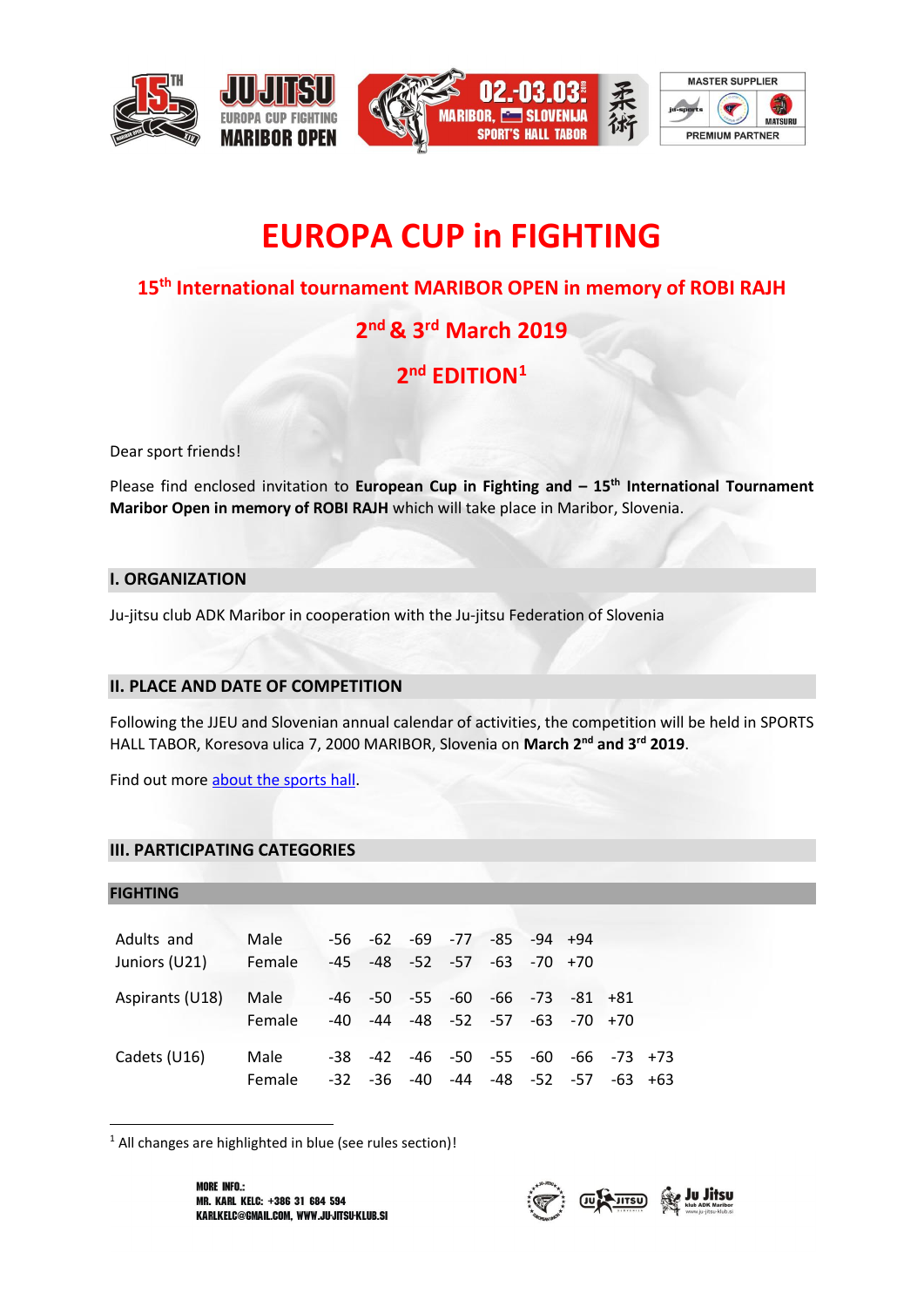|                |                            |       |                         |       |       |           | $02.-03.03$                   |     |                         |     |           | <b>MASTER SUPPLIER</b> |
|----------------|----------------------------|-------|-------------------------|-------|-------|-----------|-------------------------------|-----|-------------------------|-----|-----------|------------------------|
|                | <b>EUROPA CUP FIGHTING</b> |       |                         |       |       |           | <b>MARIBOR, SED SLOVENIJA</b> |     | 柔術                      |     | iti-sport | <b>MATSURU</b>         |
|                | <b>MARIBOR OPEN</b>        |       |                         |       |       |           | <b>SPORT'S HALL TABOR</b>     |     |                         |     |           | <b>PREMIUM PARTNER</b> |
| Children (U14) | Male                       | -30   | -34                     | -38   | -42   |           | -46 -50                       | -55 | -60                     | -66 | +66       |                        |
|                | Female                     |       | $-25 - 28 - 32$         |       | -36   | -40       | -44                           |     | $-48$ $-52$ $-57$ $+57$ |     |           |                        |
| Children (U12) | Male                       |       | -24 -27 -30             |       |       | $-34 -38$ | $-42$                         | -46 | -50 +50                 |     |           |                        |
|                | Female                     |       | $-22$ $-25$ $-28$ $-32$ |       |       | -36       | -40                           | -44 | -48                     | +48 |           |                        |
| Children (U10) | Male                       | -21   | -24 -27                 |       | -30   | -34       | -38                           |     | $-42 + 42$              |     |           |                        |
|                | Female                     | $-20$ | $-22$                   | $-25$ | $-28$ | $-32$     | -36                           |     | +40                     |     |           |                        |

The organizer keeps the right to join weight categories in case of too small number of competitors in each category.

| <b>NE WAZA</b>  |        |       |                 |                                           |     |       |                   |            |  |
|-----------------|--------|-------|-----------------|-------------------------------------------|-----|-------|-------------------|------------|--|
| Adults          | Male   | -56 - |                 | $-62$ $-69$ $-77$ $-85$                   |     |       | $-94 + 94$        |            |  |
| Juniors (U21)   | Female | -45   |                 | $-48$ $-52$ $-57$ $-63$ $-70$ $+70$       |     |       |                   |            |  |
| Aspirants (U18) | Male   | -46   |                 | $-50$ $-55$ $-60$ $-66$ $-73$ $-81$ $+81$ |     |       |                   |            |  |
|                 | Female | $-40$ |                 | $-44$ $-48$ $-52$ $-57$ $-63$ $-70$ $+70$ |     |       |                   |            |  |
| Cadets (U16)    | Male   | $-38$ | $-42$           | -46 -50 -55                               |     | $-60$ | $-66$ $-73$ $+73$ |            |  |
|                 | Female |       | $-32 - 36 - 40$ | -44                                       | -48 |       | $-52$ $-57$       | $-63 + 63$ |  |

The organizer keeps the right to join weight categories in case of too small number of competitors in each category.

| <b>DUO SYSTEM</b> |      |       |      |        |            |
|-------------------|------|-------|------|--------|------------|
| Adults            | 1998 | older | Male | Female | Mix        |
| Juniors (U21)     | 1999 | 2001  | Male | Female | <b>Mix</b> |
| Aspirants (U18)   | 2002 | 2003  | Male | Female | Mix        |
| Cadets (U16)      | 2004 | 2005  | Male | Female | Mix        |
| Children (U14)    | 2006 | 2007  | Male | Female | Mix        |
| Children (U12)    | 2008 | 2009  | Male | Female | Mix        |
| Children (U10)    | 2010 | 2011  | Male | Female | Mix        |
| Children (U8)     | 2012 | 2013  | Male | Female | Mix        |

The organizer keeps the right to join weight categories in case of too small number of competitors in each category.

#### **IV. SCHEDULE OF ACTIVITIES**

#### **Friday, March 1st**

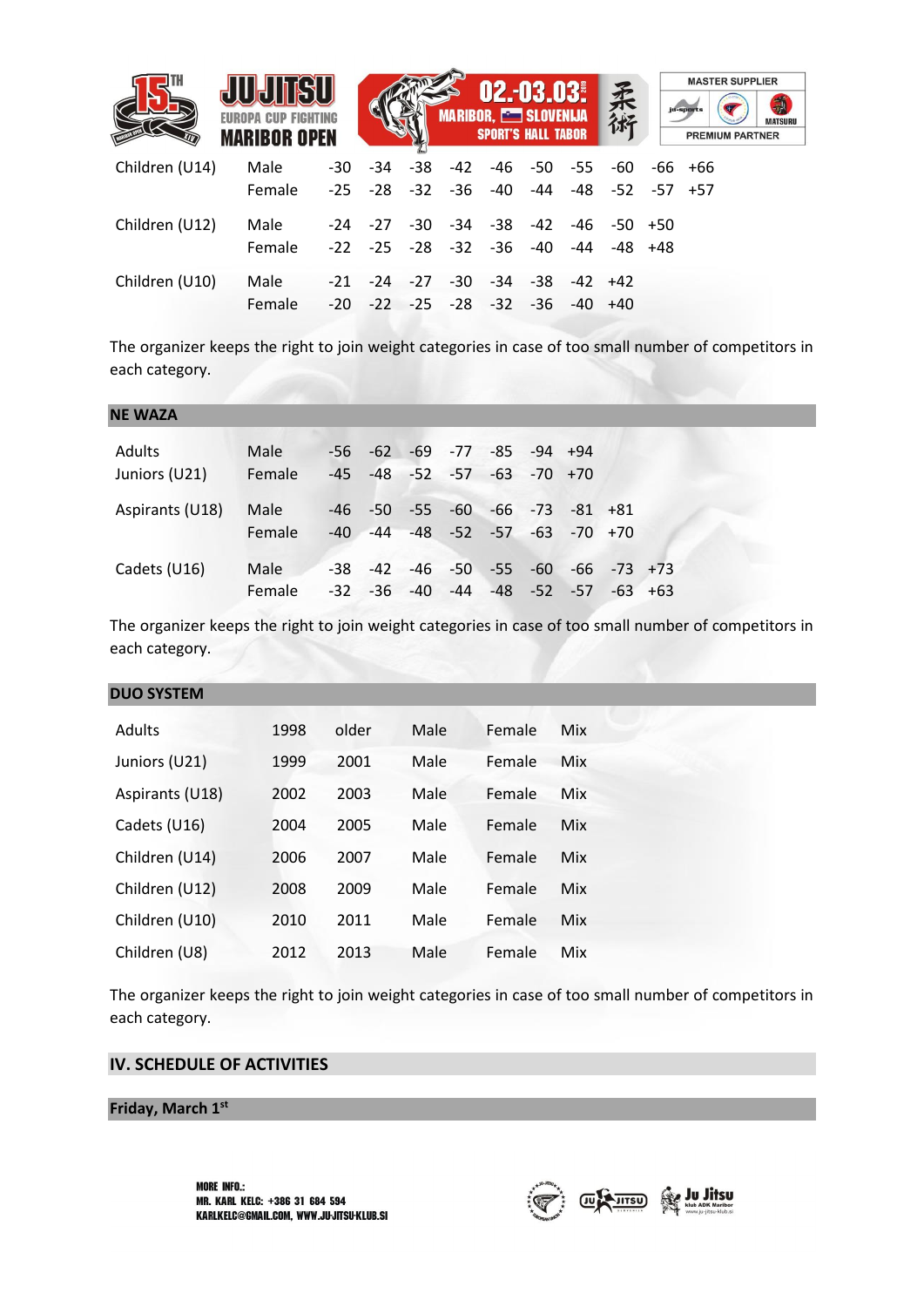







19.00 - 21.00 registration and weighing (the venue will be determined based on the number of athletes / all clubs who would like to weigh-in and register on Friday please send an email notice to Danilo Steinman) – Sports Hall or official hotel

#### **Saturday, March 2nd (Sports Hall Tabor)**

- 07.30 09.00 registration and weighing at the sport hall
- 09.30 10.00 referee and coach meeting
- 10.00 10.30 correction of categories / draw en block for Saturday (head referee, organizer and representative of the JJEU will be present) – representatives of clubs can be present /draw will be published on SportData webpage
- 10.30 19.00 competition Fighting: Children U10 Children U12 Cadets U16 Juniors U21 Ne waza: Aspirants U18 Adults Duo-system: All categories 14.00 – 14.30 opening Ceremony 17.00 – 19.00 Adriatic Ju-jitsu League
- 17.00 18.00 weighing for Sunday (registration weigh participants) sports hall

Medals and trophies will be awarded after the conclusion of several categories

#### **Sunday, March 3rd (Sports Hall Tabor)**

| $07.45 - 08.45$                         |                                                                                                                                                                                                                             | weighing (registration and weighing of participants)                                  |  |  |  |  |  |  |
|-----------------------------------------|-----------------------------------------------------------------------------------------------------------------------------------------------------------------------------------------------------------------------------|---------------------------------------------------------------------------------------|--|--|--|--|--|--|
| 08.45 - 09.15 referee and coach meeting |                                                                                                                                                                                                                             |                                                                                       |  |  |  |  |  |  |
| $09.15 - 9.30$                          | correction of categories / draw en block for Saturday (head referee, organizer and<br>representative of the JJEU will be present) - representatives of clubs can be present<br>/draw will be published on SportData webpage |                                                                                       |  |  |  |  |  |  |
|                                         |                                                                                                                                                                                                                             | $09.30 - 16.00$ time of the competition – categories                                  |  |  |  |  |  |  |
|                                         | Fighting:                                                                                                                                                                                                                   | Children U14                                                                          |  |  |  |  |  |  |
|                                         |                                                                                                                                                                                                                             | <b>Aspirants U18</b>                                                                  |  |  |  |  |  |  |
|                                         |                                                                                                                                                                                                                             | Adults U21+                                                                           |  |  |  |  |  |  |
|                                         | Ne waza:                                                                                                                                                                                                                    | Cadets U16                                                                            |  |  |  |  |  |  |
|                                         |                                                                                                                                                                                                                             | Juniors U21                                                                           |  |  |  |  |  |  |
| 1000                                    |                                                                                                                                                                                                                             | tat fiskting tasiaing in seen of energe assistenced stelsten free the energet airs to |  |  |  |  |  |  |

16.00 – 17.30 **joint fighting training** in case of enough registered athletes (use the opportunity to train with as many different sparring partners as possible)

Medals and trophies will be awarded after the conclusion of several categories

MORE INFO.: MR. KARL KELC: +386 31 684 594 KARLKELC@GMAIL.COM, WWW.JU-JITSU-KLUB.SI

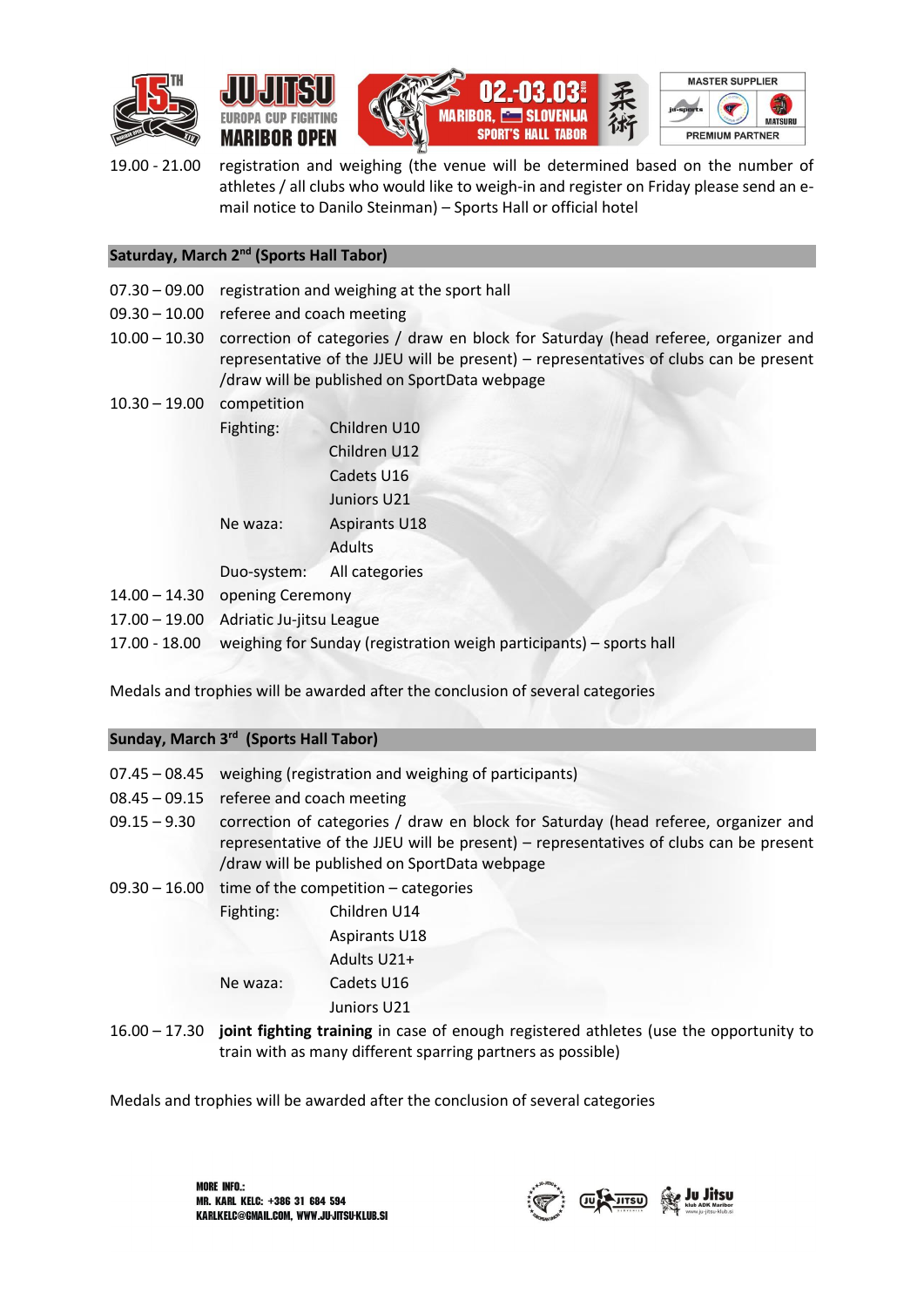







#### **V. COMPETITION RULES**

| Fighting:                                                                                                                                                                   | Children U14, Cadets U16, Aspirants U18, Juniors U21 and Adults: JJIF Rules - for<br>Children U14 and Cadets U16 previous U15 rules apply                                                                             |  |  |  |  |  |  |  |                                                                                     |
|-----------------------------------------------------------------------------------------------------------------------------------------------------------------------------|-----------------------------------------------------------------------------------------------------------------------------------------------------------------------------------------------------------------------|--|--|--|--|--|--|--|-------------------------------------------------------------------------------------|
|                                                                                                                                                                             | Children (U12): all three parts, no punches to the head, without locks and<br>strangulations, full Ippon possible, the Osae-Komi 10 seconds for Ippon, 6-9 seconds<br>for waza-ari, fight duration 2 minutes          |  |  |  |  |  |  |  |                                                                                     |
|                                                                                                                                                                             | <b>Children (U10)</b> : all three parts, no punches to the head, without locks and<br>strangulations, full Ippon possible, the Osae-Komi 10 seconds for Ippon, 6-9 seconds<br>for waza-ari, fight duration 1,5 minute |  |  |  |  |  |  |  |                                                                                     |
| Ne-waza:                                                                                                                                                                    | <b>Cadets, Aspirants, Juniors and Seniors: JJIF Rules</b>                                                                                                                                                             |  |  |  |  |  |  |  |                                                                                     |
| Duo-system:                                                                                                                                                                 | Aspirants U18, Juniors U21 and Adults: JJIF Rules (all series by draw)                                                                                                                                                |  |  |  |  |  |  |  |                                                                                     |
| <b>Children (U14/U16)</b> : three (3) attacks from series A and B (drawn by the referee!)<br>Children (U12): three (3) attacks from series A and B (free choice of attacks) |                                                                                                                                                                                                                       |  |  |  |  |  |  |  |                                                                                     |
|                                                                                                                                                                             |                                                                                                                                                                                                                       |  |  |  |  |  |  |  | <b>Children (U10):</b> two (2) attacks from series A and B (free choice of attacks) |
| <b>Children (U8):</b> three (3) attacks from series A (free choice of attacks)                                                                                              |                                                                                                                                                                                                                       |  |  |  |  |  |  |  |                                                                                     |

**All adult competitors in fighting are obliged to wear official JJEU back-numbers. Order back numbers a[t https://www.sportundspiel99.de/.](https://www.sportundspiel99.de/)** 

#### **VI. RIGHT TO PARTICIPATE**

Competitors registered before the deadline: **February 15th .** For late registrations after this date the organizer will charge extra 5 EUR per competitor.

Competitors with proper weight and valid personal identification document.

#### **VII. TROPHIES, MEDALS**

Gold, silver and bronze medals in each category Special bonus for the best fighter of the tournament (female and male)

#### **VIII. REFEREES**

Slovenian and guest referees with valid license. The head Referee of Tournament is Mr. Martin Jazbec, World A (Slovenia).

Each team is kindly requested to contribute at least one referee.

The Organizer will provide accommodation (B&B) for one (up to 10 competitors) or two (more than 10 competitors) referees contributed by each team (arrival on April 20th, departure on 22nd). During the competition, all referees will have free meals provided at the Sports Hall.

> MORE INFO: MR. KARL KELC: +386 31 684 594 KARLKELC@GMAIL.COM, WWW.JU-JITSU-KLUB.SI

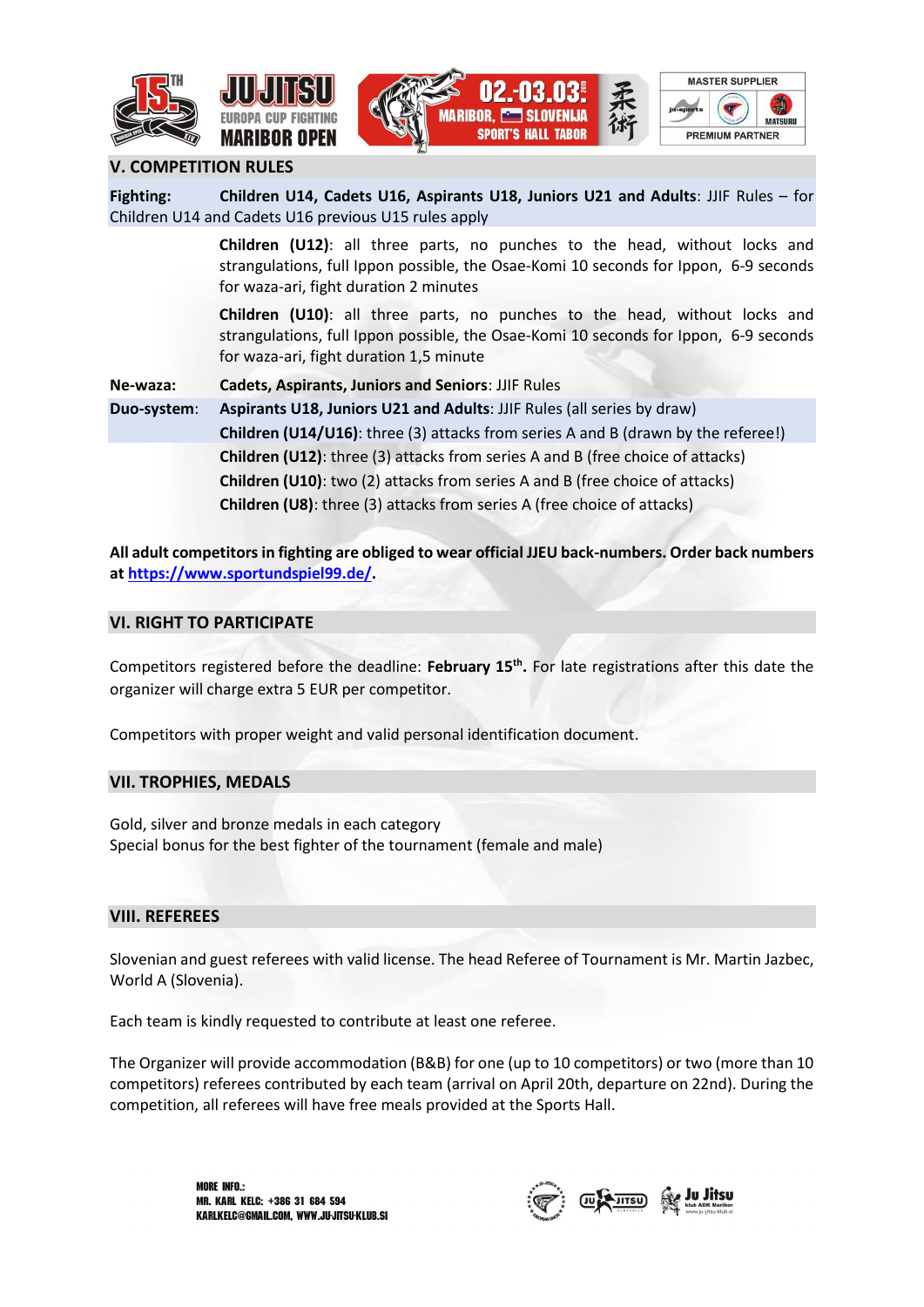







Referees have to register in SportData.

#### **IX. REGISTRATION & PAYMENT**

#### **Responsible for the event**

Mr Karl Kelc e-mail [karl.kelc@ju-jitsu.si](mailto:karl.kelc@ju-jitsu.si)

tel +386 31 684 594

#### **For information about registration, travel, payment and accommodation please contact**

Mr Danilo Steinman

e-mail [registracija.jjzs@gmail.com](mailto:registarcija.jjzs@gmail.com)  tel +386 41 466 855

#### **Representative of the Ju-jistu Federation of Slovenia**

Mr Vitja Gričar e-mail [vitja.gricar@ju-jitsu.si](mailto:vitja.gricar@ju-jitsu.si)

tel +386 41 578 856

Countries that require visas please contact us until **1 st February 2019.**

#### **Registration fees**

| - Fighting: Adults (European Cup)              | <b>30 EUR</b>  |
|------------------------------------------------|----------------|
| - Fighting: Cadets, Aspiratns, Juniors         | <b>25 EUR</b>  |
| - Ne-waza: Cadets, Aspirants, Juniors, Seniors | <b>25 EUR</b>  |
| - Duo: Cadets, Aspirants, Juniors, Seniors     | <b>25 EUR</b>  |
| - Duo, fighting & ne waza: U14 and under       | <b>15 EUR</b>  |
| - Joint fighting training                      | free of charge |

**All payments must be done for regular registrations by 15th February. Later registrations by 25th February.** 

| Payment is to be made to: | Ju-jitsu klub ADK Maribor    |                                |  |  |  |  |  |
|---------------------------|------------------------------|--------------------------------|--|--|--|--|--|
|                           | Cesta Proletarskih brigad 64 |                                |  |  |  |  |  |
|                           | 2000 Maribor                 |                                |  |  |  |  |  |
| <b>Bank details:</b>      | <b>IBAN</b>                  | SI56 6100 0000 7746 379        |  |  |  |  |  |
|                           | <b>SWIFT</b>                 | HDELSI22                       |  |  |  |  |  |
|                           | Name                         | Delavska hranilnica d.d.       |  |  |  |  |  |
|                           | Address                      | Miklošičeva cesta 5, Ljubljana |  |  |  |  |  |

**MORE INFO.:** MR. KARL KELC: +386 31 684 594 KARLKELC@GMAIL.COM, WWW.JU-JITSU-KLUB.SI